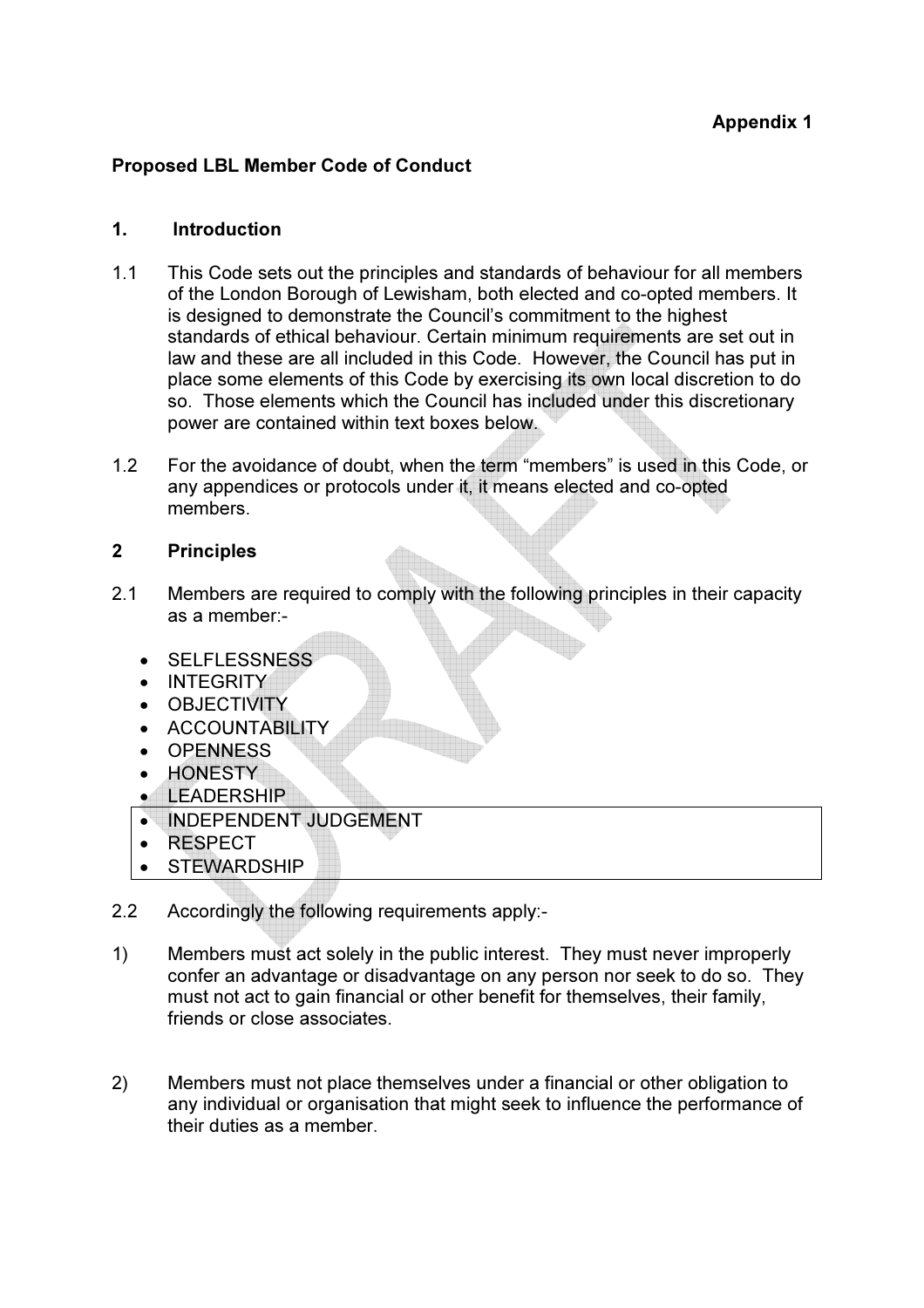LBL requires that members must not act to place themselves in a position where their integrity might be questioned and should on all occasions avoid situations which may create the impression of improper behaviour

- 3) Members should make decisions on merit, including when awarding contracts, making appointments, or recommending individuals for rewards or benefits.
- 4) Members are accountable to the public for their actions and the manner in which they carry out their responsibilities and should co-operate fully and honestly with any scrutiny appropriate to their office.
- 5) Members should be as open as possible about their decisions and actions and those of the Council. They should be prepared to give reasons for those decisions and have regard to the advice of the Council's statutory officers before making any decision.
- 6) Members must act to ensure Council resources are used prudently. When using or authorising the use by others of Council resources, members must ensure that they are used only for legitimate Council purposes and not for any other purpose. In particular they must not be used improperly for political purposes (including party political purposes). Members must have regard to any applicable Local Authority Code on Publicity under the Local Government Act 1986.
- 7) Members must take account of the views of others, including their political groups, but must reach their own conclusions and act in accordance with those conclusions.
- 8) Members should promote equality and not discriminate unlawfully against any person, and treat all people with respect. Whilst it is acknowledged that political debate may at times be robust and forthright, and that the right of freedom of expression is essential to vibrant political discourse, members should ensure that their comments and behaviour do not overstep the line of acceptability. They should not bully any person. They should respect the impartiality and integrity of the Council's officers
- 9) Members should promote and support high standards of conduct in particular as characterised by the above requirements by leadership and example.

### 3 When does this Code apply?

- 3.1 This Code applies at all times when members act in their capacity as member or claim to do so.
- 3.2 In addition LB Lewisham has agreed that members must not act at any time in a way that could reasonably be regarded as likely to bring the Council or their office into disrepute.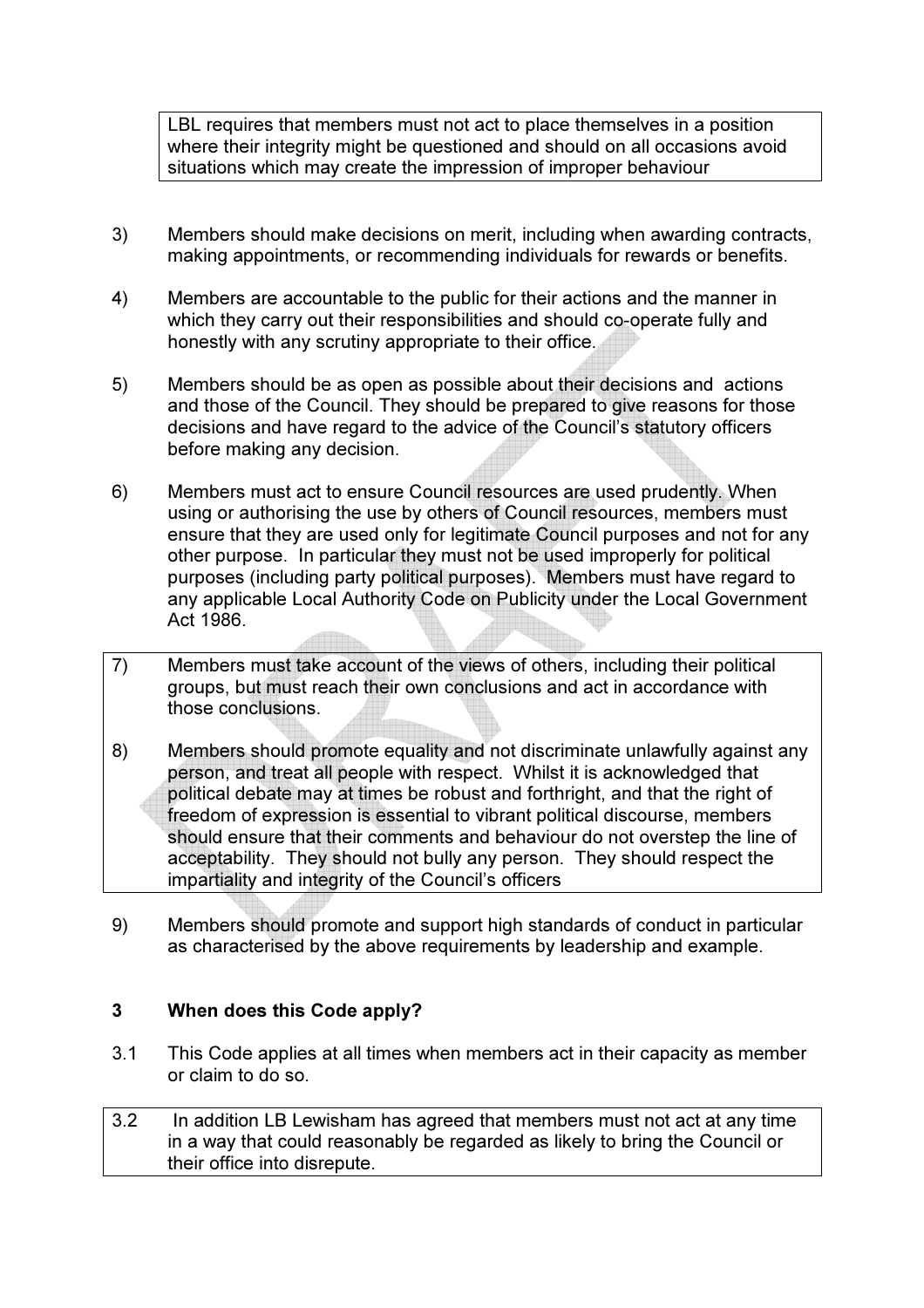### 4 Personal interests

- 4.1 There are three categories of personal interest.
	- Disclosable pecuniary interest
	- Other registerable interest
	- Non registerable interest

Disclosable pecuniary interest

- 4.2 The definition of disclosable pecuniary interest is set out in regulation. It is XXXXXXXXXXXXXXXXXXXXXXXXXXXXXXXXXXXXXXXXXXXXXXXXXXX XXXXXXXXXXXXXXXXXXXXXXXXXXXXXXXX (regs awaited)
- 4.3 Members must within 28 days of taking office as a member, notify the Monitoring Officer of any disclosable pecuniary interest where the pecuniary interest is the interest of themselves, their spouse or civil partner (or is the interest of someone with whom the member lives as spouse or civil partner) for inclusion in the Register of Members' Interests.

#### Other registerable interest

4.4 Members must also within 28 days of taking office as a member, notify the Monitoring Officer of such further interests as LB Lewisham has decided should be included in the register.

4.5 Insert list – YYYYYYYYYYYYYYYYYYYYYYYYYYYYYYYYYYYYYYYYY will depend on what is in the regs on disclosable pecuniary interests

4.5 LBL requires all members to ensure that their entries on the Register of Members' Interests are kept up to date annually and that they notify the Monitoring Officer of any change to their interests within 28 days of the change arising.

### 5 Declaration of interests

Disclosable pecuniary interest

5.1 By law, Members with a disclosable pecuniary interest may not participate in any discussion of, vote on, or discharge any function relating to any matter in which the member has such an interest, unless a dispensation has been granted under Section 33 Localism Act 2011.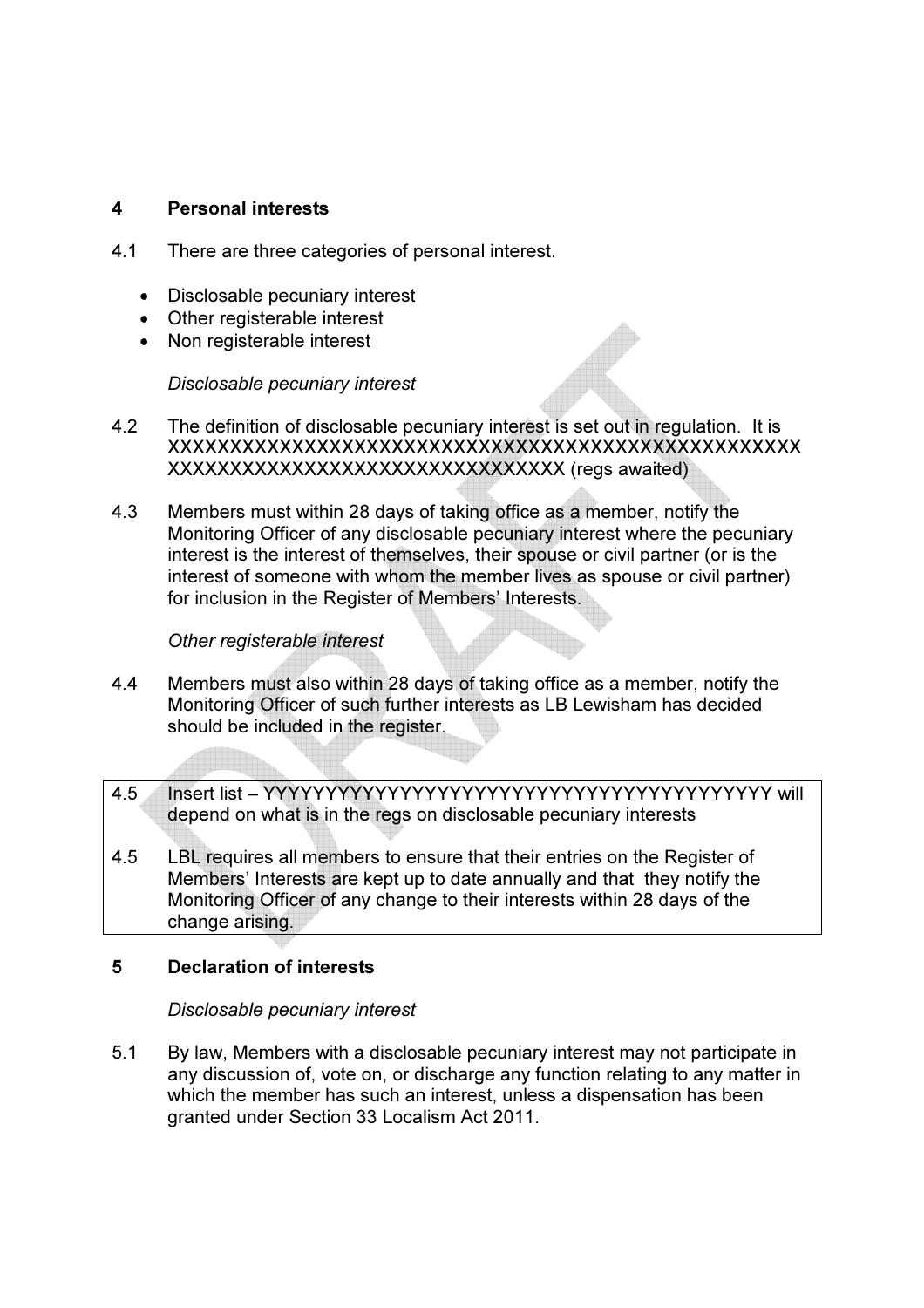- 5.2 In Lewisham decisions relating to dispensation may only be taken by the Standards Committee which will decide each case on its merits.
- 5.3 The law requires that if a member has a disclosable pecuniary interest which is not entered on the Register of Members' Interests, then the member must disclose the interest to any meeting of the Council at which they are present where they have a disclosable interest in any matter being considered at that meeting. However this shall not apply if the interest is a 'sensitive interest' (see para 5.4 below.) Following any such disclosure the law requires that members update their entry in the Register of Members' Interests within 28 days of the date of disclosure. In this context the law defines a meeting as a meeting of the Council, or any committee, sub-committee or joint committee of it.
- 5.4 A 'sensitive interest' is an interest the disclosure of which the member and Monitoring Officer have agreed could lead to the member or a person connected with them being subject to violence or intimidation

### Other registerable interests

- 5.5 Members must also comply with such other provisions as the Council may require in relation to declarations of interest. The provisions which the Council has decided to include in this Code in relation to the declaration of interests are set out in paragraphs 5.6 to 5.11 below.
- 5.6 LBL requires that whenever a member has a registerable interest (pecuniary or otherwise) in any matter and they are present at a meeting at which that matter is to be discussed, they must declare the nature of the interest at the earliest opportunity and in any event before the matter is considered. The declaration will be recorded in the minutes of the meeting. If the matter is a disclosable pecuniary interest the member must take no part in consideration of the matter and withdraw from the room before it is considered. They must not improperly seek to influence the decision in any way.
- 5.7 Where the member has a registerable interest which falls short of a disclosable pecuniary interest, the member must still declare the nature of that interest to the meeting at the earliest opportunity and in any event before the matter is considered, but unless paragraph 5.8 below applies, provided the member does so, they may stay in the room and participate in consideration of the matter and vote on it.
- 5.8 Where a member has an interest which under this Code would not be a disclosable pecuniary interest but would be registerable (and therefore would not generally by law prevent participation in consideration of a matter in which the member has that interest,) the member must consider whether a reasonable member of the public in possession of all the facts would think that their interest is so significant that it would be likely to impair the member's judgement of the public interest. If so, the member must withdraw and take no part in consideration of the matter nor seek to influence the outcome improperly.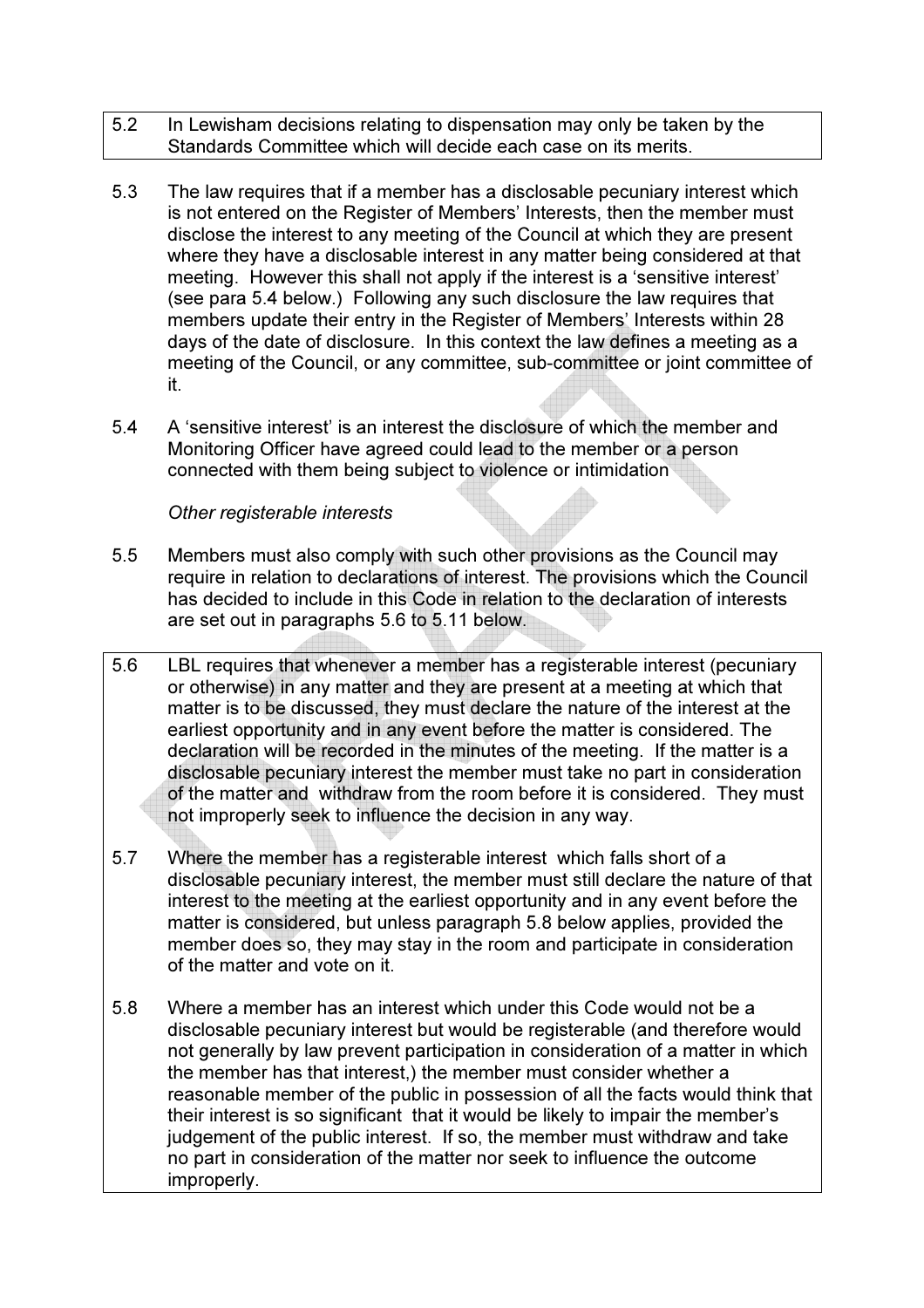### Non-registerable interests

- 5.9 Occasions may arise where a matter under consideration would, or would be likely to, affect the wellbeing of the member, their family, friend or close associate(s) more than it would affect those in the local area generally, but which is not required to be included in the Register of Members' Interests (for example, a decision in relation to a school closure, where a member has a child at the school). In such matters, members must comply with paragraph 5 in its entirety as if the interest were a registerable one.
- 5.10 Decisions in relation to the declaration of interests are for the member's personal judgement. However members must consider not only whether they have an actual interest in a matter under discussion but should at all times seek to avoid the impression being created that their judgement of the public interest is or is likely to be impaired by their personal interests.
- 5.11 The provisions of this paragraph 5 apply not only to meetings but to circumstances where a member makes a decision alone.

# 6. ACCESS TO INFORMATION

- 6.1 Members must not disclose confidential information given to them in the course of their duties without the consent of the person entitled to give it unless:-
	- (a) there is a legal requirement to disclose the information, or

 $(b)$  the disclosure is to a third person for the purpose of obtaining professional advice and the third party agrees not to disclose it, or

 (c) the disclosure is reasonable, in the public interest, made in good faith and made in accordance with the Council's reasonable requirements.

6.2 Conversely, members must not prevent access to information to which another is entitled by law.

# 7. GIFTS AND HOSPITALITY

The Council maintains a Register of Gifts and Hospitality in which all members must register gifts and hospitality received from any party to the value of £25. Members must also register the identity of the party whom they believe to be the source of the hospitality or gift. Members must also record in this register any gift or hospitality offered to them but not accepted if it exceeds £25. This register will be publicly available on the Council's website.